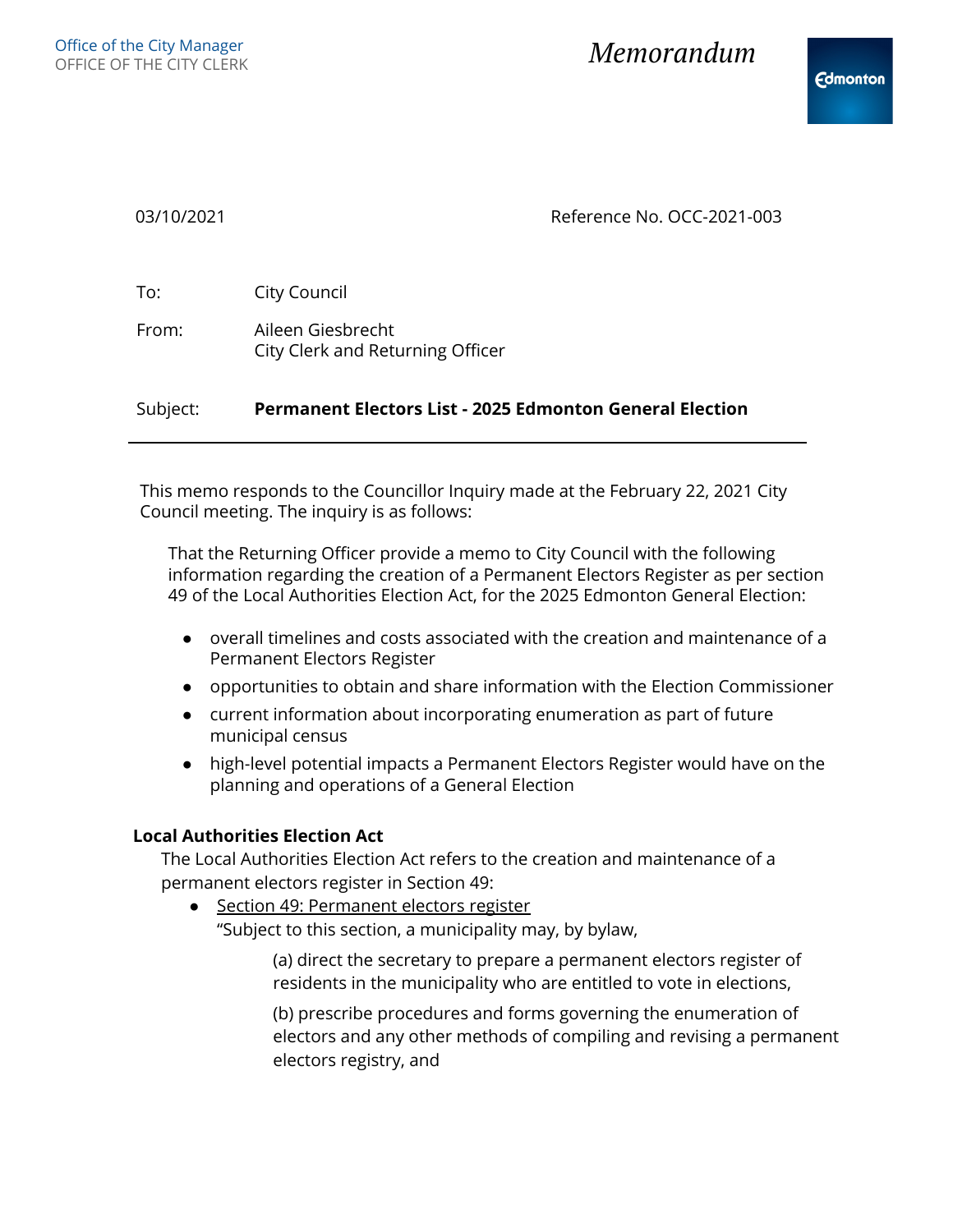(c) provide for the use of the permanent electors register to create a list of electors who are entitled to vote in an election."

Section 49 outlines how to create the register: either by entering into an agreement with the Chief Electoral Officer to share and maintain elector information or undertaking an enumeration to build the list from scratch, or a combination of both.

# **What Would be Required**

Developing and maintaining a Permanent Electors List requires both an initial investment and ongoing resources to ensure the list remains accurate and usable. It is anticipated that a Permanent Electors List would lengthen the election planning process for future elections.

The high-level impacts of a Permanent Electors List would have on the planning and operations of a General Election include:

- A one-time project to complete a business case assessment to fully define the requirements, and if approved, to develop the tools, technology, resources and processes required to compile and maintain an Electors List;
- Realignment of the General Election project to ensure the Electors List is accurate and valid prior to an election;
- Additional ongoing resources (staff, technology, equipment and space) required to maintain and support the Electors List both during a General Election and the non-election period; and
- Development of a separate enumeration project or a realignment of the municipal Census and subsequent policy adjustments.

# **Process Options**

Edmonton Elections has two options for developing a Permanent Electors List: (1) obtaining a list from the Province (via Elections Alberta), then validating and updating the data or (2) creating a list from scratch, via an enumeration exercise. Both options have benefits and implications:

Using the provincial Electors List:

- *Benefit*: access to a pre-prepared list, in a useable electronic format
- *Implications*: the City of Edmonton is responsible for validation and updating the data; this could include modifying the voting process to conduct this validation and update prior to an elector receiving their ballot or conducting an enumeration.